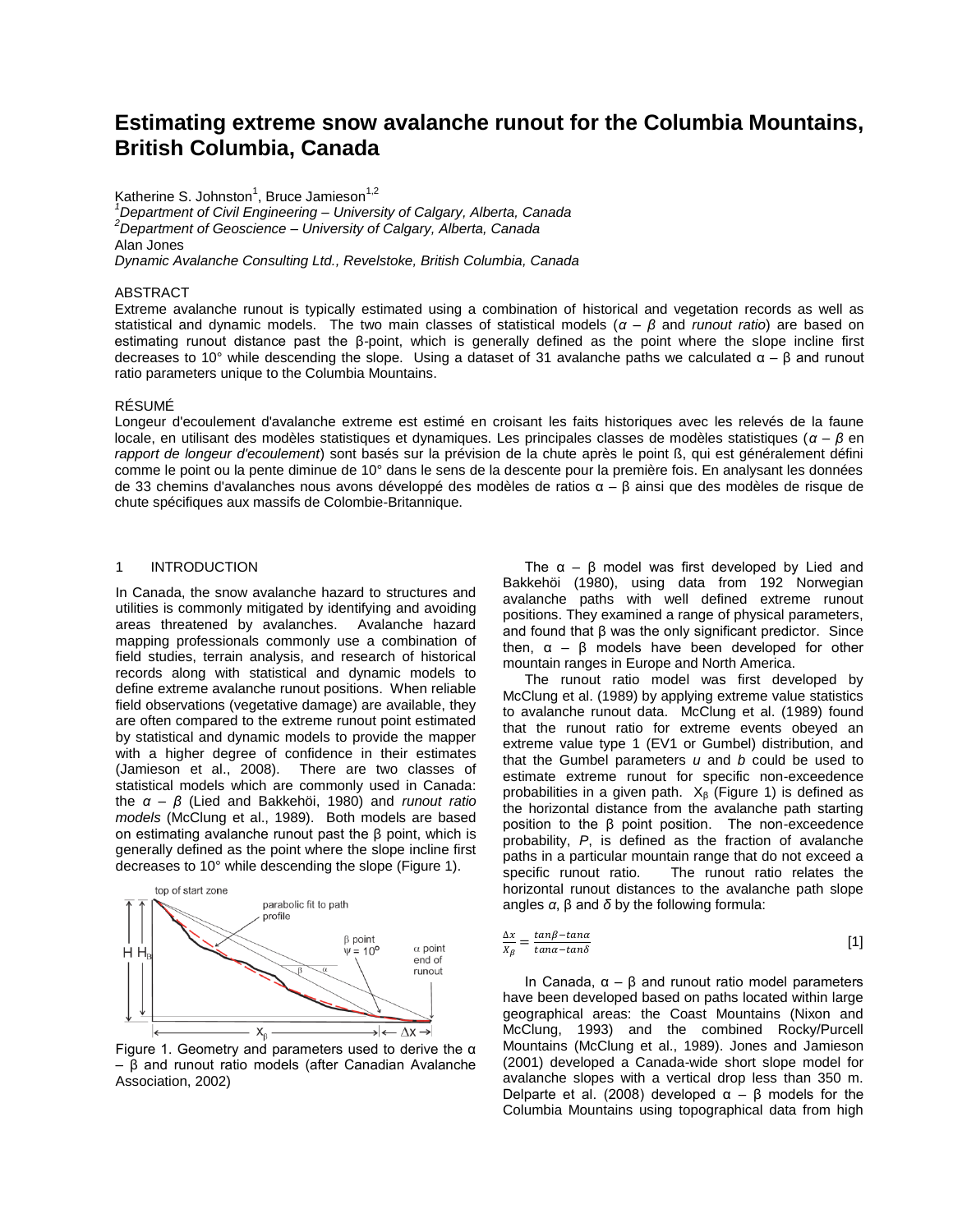(5 m) and low (25 m) resolution digital elevation models (DEMs). The runout positions used to develop these models were based on observed avalanche runout to the Trans-Canada Highway through the Rogers Pass corridor during a 40 year observation period. Avalanche runout during this 40 year observation period may not accurately represent extreme avalanche runout for all paths, which is generally defined in Canada as the avalanche with a 30 to 100 year return period. The extreme runout positions likely exceed the runout positions observed during this 40 year period.

Within the Columbia Mountains, there is substantial residential, industrial and recreational development within avalanche terrain that may require identification of avalanche hazards. The objective of this study is to develop  $\alpha - \beta$  and runout ratio model parameters which can be used to assist with estimating extreme avalanche runout for tall avalanche paths  $(H > 350$  m) in the Columbia Mountains.

# 2 METHODS

### 2.1 Study Area and Avalanche Path Site Selection

An avalanche path can generally be divided into three portions: the starting zone, track and runout zone. The avalanche track is the portion of the path where large avalanches typically reach maximum velocity and where the slope incline typically ranges from 30 to 15° (McClung and Schaerer, 2008).

The avalanche paths surveyed as part of this study included paths with little to no uphill (i.e. cross-valley) runout and paths that are not confined or channelized in the track and runout zone. These types of paths are typically better represented by statistical runout models. The surveyed paths were also chosen based on ease of access (road or trail access) and because they had a mature vegetation record of avalanche impacts in the runout zone (minimal logging or fire in the runout zone). To the extent possible, we attempted to choose paths from a variety of aspects and elevations within the Columbia Mountains.

The Columbia Mountains include the Monashee, Cariboo, Selkirk and Purcell sub-ranges (Figure 2). The Columbia Mountains encompass an area of approximately 135,000  $km^2$ , with elevations ranging from valley bottoms near 500 m up to 3519 m at the highest point (Mt. Sir Sandford).



Figure 2. Map of the Columbia Mountains, British Columbia, Canada. Black dots show the locations of the surveyed avalanche paths.

### 2.2 Field Methods

Based on the avalanche path characteristics described above, avalanche paths were initially identified using digital imagery from Google Earth (Version 5.1, 2010). Terrain Resource Inventory Maps (British Columbia Government, 2010) topographic maps (1:20,000) with 20 m contour intervals were used to estimate the initial boundaries of the avalanche paths and to calculate slope inclines and slope segment lengths from the top of the starting zone to a position located downslope of the extreme runout position based on vegetative damage. Prior to the field survey, the approximate location of the beta point was identified from the topographic maps to help facilitate the starting point of the detailed field survey.

The field surveys were conducted during July and August 2010. During the surveys, slope angles and slope segment lengths were measured starting from a point located above the β point to a location approximately 50+ m beyond the extreme runout position (α point). A clinometer was used to measure the slope segment angles to an accuracy of  $\pm 0.5^\circ$  and a laser rangefinder (accuracy  $\pm 1$  m) or hip chain (accuracy  $\pm$  0.2%) to measure the slope distances. A GPS was used to collect waypoints with a horizontal accuracy ranging from  $\pm 3$  to  $±15$  m (average  $±7$  m) and an altimeter was used to collect elevation at the waypoints with an accuracy of  $\pm 5$ m. Laser rangefinder and hip chain data were used as the primary measurement of slope segment length – when these were not available, GPS waypoints were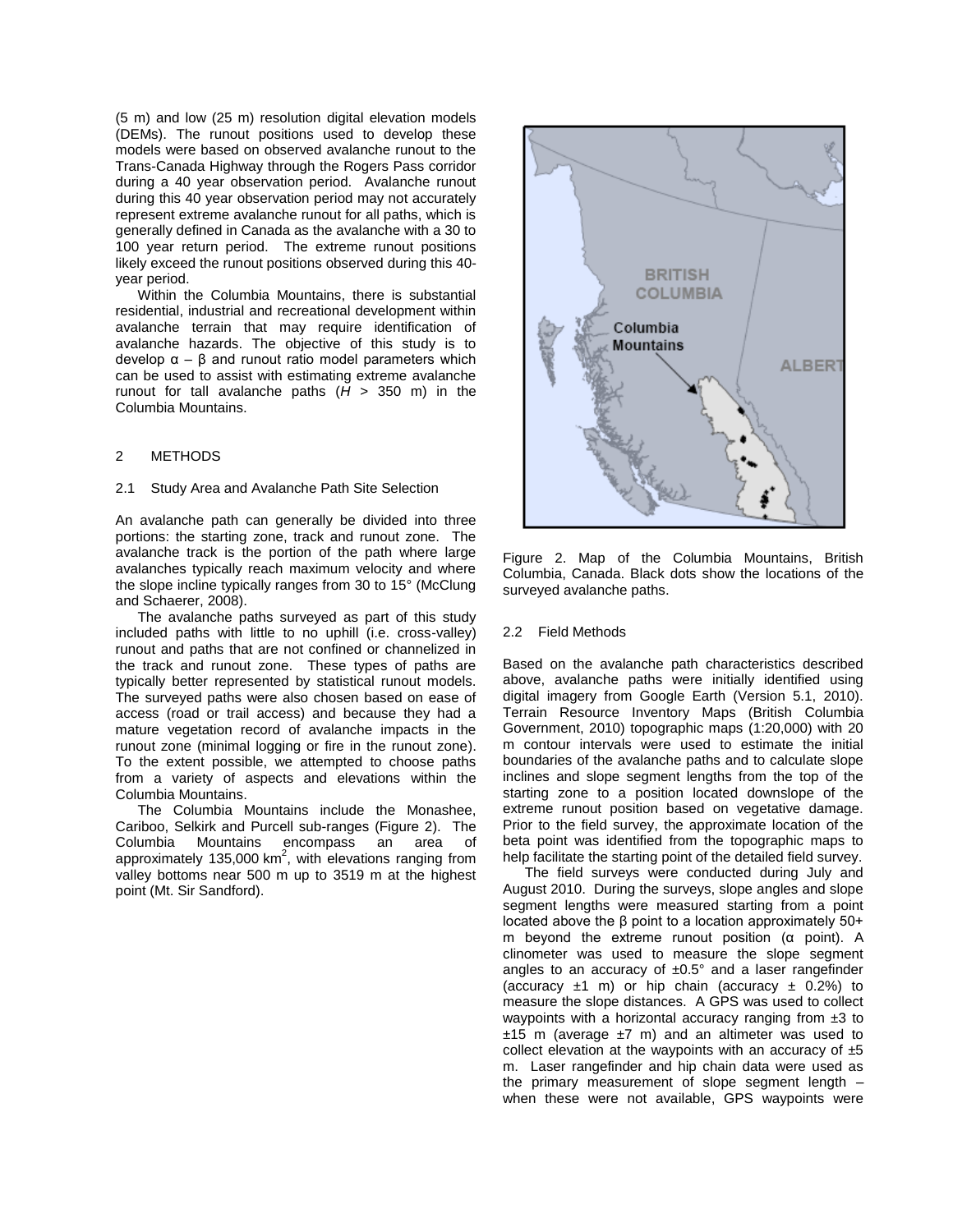substituted. The alpha point was identified in the field by observing patterns of vegetative growth and damage in the runout zone. To the extent possible, this vegetative damage is assumed to represent damage from the dense flow component of the avalanche, but where it was difficult to differentiate between the damage from the dense flow and from the powder component, the later likely influenced identification of the  $\alpha$  point by favouring a longer runout or smaller α angle. The α angle was measured in the field where possible, and calculated from the topographic slope profile where vegetation, terrain and/or weather prevented taking a field measurement.

The intent of the runout survey was to identify the runout position of the 100 year avalanche event; however, the average return period associated with a runout position identified from observations of vegetative damage is likely on the order of 50 – 300 years (McClung and Mears, 1991), introducing unavoidable random error into the analysis.

## 3 DATA

In total, 31 avalanche paths were analyzed including 14 paths from the Monashees, 11 paths from the Selkirks, and 6 paths from the Cariboo Mountains. The locations of these avalanche paths along with the physiographic boundary of the Columbia Mountains are shown in Figure 2. Descriptive statistics for the Columbia Mountain avalanche paths are summarized in Table 1.

Table 1. Descriptive Statistics for Columbia Mountain Data.

|                |                      | Standard             | Range of Values      |                               |  |  |  |
|----------------|----------------------|----------------------|----------------------|-------------------------------|--|--|--|
|                | Mean                 | Deviation            | Minimum              | Maximum                       |  |  |  |
| $\alpha$ (°)   | 26.9                 | 4.4                  | 19.4                 | 37.2                          |  |  |  |
| $\beta$ (°)    | 29.0                 | 4.6                  | 21.4                 | 41.0                          |  |  |  |
| $\delta$ (°)   | 7.2                  | 9.3                  | $-12.9$              | 25.7                          |  |  |  |
| $y''(m^{-1})$  | $1.8 x$<br>$10^{-4}$ | $1.0 \times 10^{-4}$ | $3.1 \times 10^{-4}$ | 4.1 $\times$ 10 <sup>-4</sup> |  |  |  |
| H(m)           | 940                  | 430                  | 447                  | 2045                          |  |  |  |
| $\Delta x$ (m) | 223                  | 158                  | 56                   | 720                           |  |  |  |

For comparison, the mean α angles for the Canadian Rockies/Purcells and the British Columbia Coast Mountains are summarized in Table 2.

|  |  |                                          |  | Table 2. Mean alpha angles $(\alpha)$ and the number $(n)$ of |  |
|--|--|------------------------------------------|--|---------------------------------------------------------------|--|
|  |  | paths for three Canadian mountain ranges |  |                                                               |  |

|                                      | Mean $\alpha$ |     | Reference                     |  |  |
|--------------------------------------|---------------|-----|-------------------------------|--|--|
| Range                                | ٥۱            | n   |                               |  |  |
| Purcell<br>Rocky<br>and<br>Mountains | 27.8          | 125 | McClung<br>et al.,<br>1989    |  |  |
| Coast Mountains                      | 26.8          | 31  | Nixon and<br>McClung,<br>1993 |  |  |
| Columbia Mountains                   | 26.9          | 31  | this study                    |  |  |

The minimum runout zone angle of -12.9° was obtained from a path in the Selkirk mountains with an α point located at the top of a steep creek cutbank.

Since lower  $\alpha$  angles imply longer runout distances relative to vertical fall height, the mean  $α$  angle of 27.0 $°$ for the Columbia Mountains indicates that avalanche paths in our Columbia mountain dataset tend to run relatively farther than those in the dataset for the Rocky and Purcell Mountains which have a mean alpha angle of 27.8°.

### 4 ANALYSIS AND RESULTS

#### 4.1 Alpha – Beta Runout Model

Lied and Bakkehöi (1980) and McClung and Mears (1991) found that β was the only significant predictor variable for paths with over 300 m vertical fall height. Under this assumption, the avalanche path data from the Columbia Mountains was analyzed using the least squares regression method to obtain a model of the form:

$$
\alpha = C_o \beta + C_1 \tag{2}
$$

with α and β in degrees and the coefficients  $C_0$  and  $C_1$ obtained by regressing α on β. Results are shown Figure 3 and summarized along with the model parameters for other Canadian Mountain ranges in Table 3.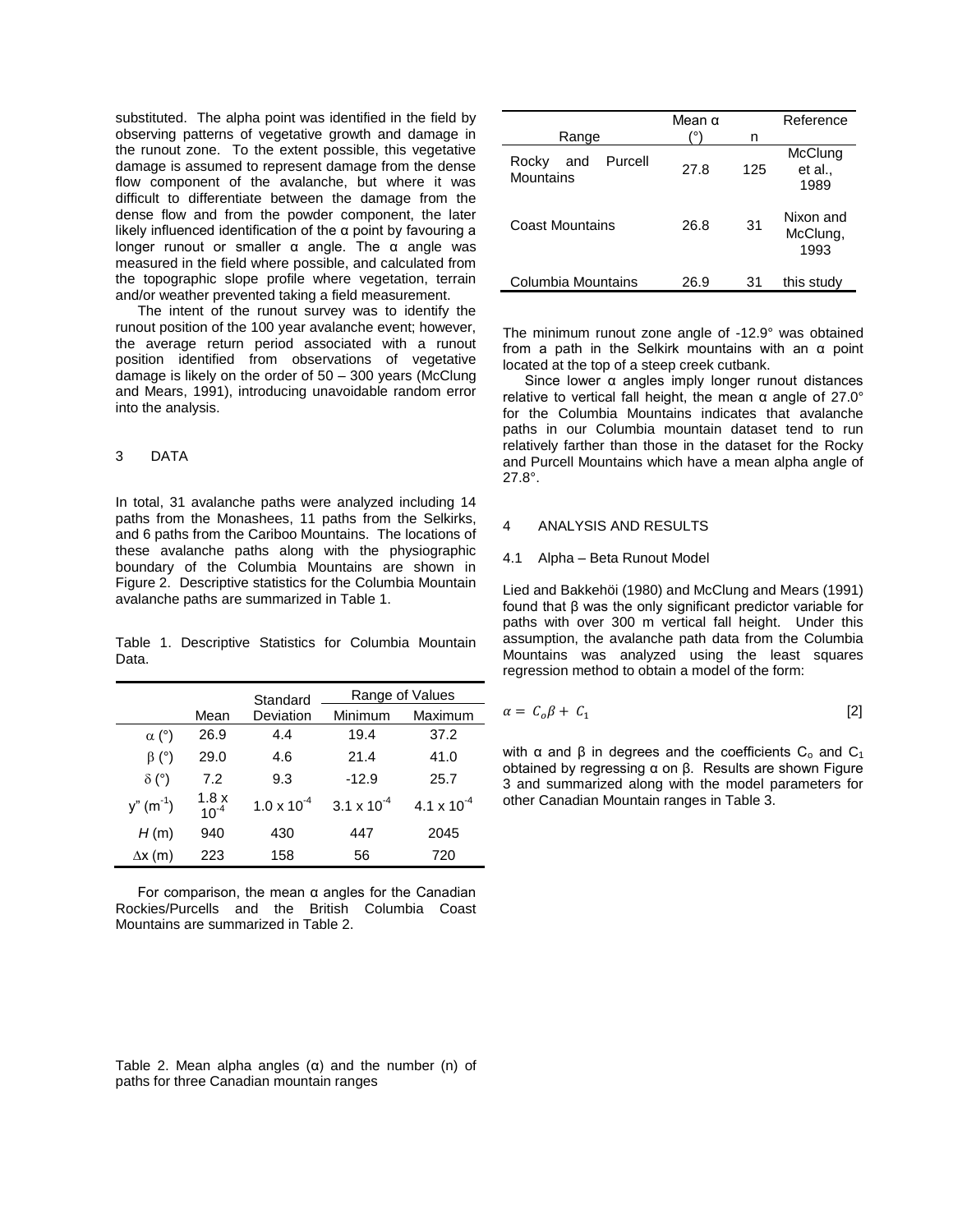

Figure 3. Linear regression following Equation 2 using alpha and beta points measured from 31 avalanche paths located in the Columbia Mountains, British Columbia, Canada.

The resulting formula is shown below:

$$
\alpha = 0.91\beta^{\circ} + 0.34 \quad (n = 31, \, R^2 = 0.92, \, s = 1.2^{\circ})
$$
 [3]

Where  $R^2$  is the coefficient of determination and s is the standard error of estimation. If we force the regression model through the origin  $(C_1 = 0)$ , we obtain the following simplified formula:

$$
\alpha = 0.92\beta^{\circ} \text{ (n = 31, R}^2 = 0.92, \text{ s = 1.2}^{\circ}\text{)} \tag{4}
$$

|  |  | Table 3. Summary of Statistical Model Parameters for Canadian Mountain Ranges. |  |  |
|--|--|--------------------------------------------------------------------------------|--|--|
|--|--|--------------------------------------------------------------------------------|--|--|

| Area                                                                             | Alpha Beta     |                |       |                      |     | <b>Runout Ratio</b> |       |       |           |    | Reference                      |
|----------------------------------------------------------------------------------|----------------|----------------|-------|----------------------|-----|---------------------|-------|-------|-----------|----|--------------------------------|
|                                                                                  | C <sub>0</sub> | C <sub>1</sub> | $R^2$ | <b>SE</b><br>$\circ$ | n.  | u                   | b     | $R^2$ | <b>SE</b> | n  |                                |
| Columbia<br><b>Mountains</b><br>(uncensored)                                     | 0.91           | 0.34           | 0.92  | 1.2                  | 31  | 0.113               | 0.010 | 0.97  | 0.016     | 31 | this study                     |
| Columbia<br>Mountains<br>(runout ratio<br>censored, $C_1$ =<br>$\left( 0\right)$ | 0.92           |                | 0.92  | 1.2                  | 31  | 0.048               | 0.177 | 0.87  | 0.016     | 19 | this study                     |
| <b>Coast Mountains</b>                                                           | 0.90           |                | 0.74  | 1.70                 | 31  | 0.096               | 0.092 | 0.96  | 0.021     | 20 | Nixon and<br>McClung,<br>1993  |
| Rocky and<br>Purcell<br>Mountains<br>(uncensored)                                | 0.93           |                | 0.75  | 1.75                 | 126 | 0.079               | 0.070 | 0.98  | 0.012     |    | McClung<br>and Mears,<br>1991  |
| Rocky and<br>Purcell<br>Mountains<br>(runout ratio<br>censored)                  |                |                |       |                      |     | 0.092               | 0.065 | 0.97  | 0.012     | 53 | McClung<br>et al., 1989        |
| Columbia<br>Mountains                                                            | 0.93           |                | 0.89  | 1.10                 | 35  |                     |       |       |           |    | Delparte et<br>al., 2008       |
| Canadian Short<br>Slopes ( $H < 350$<br>m)                                       |                |                |       |                      |     | 0.494               | 0.441 | 0.98  | 0.080     | 46 | Jones and<br>Jamieson,<br>2004 |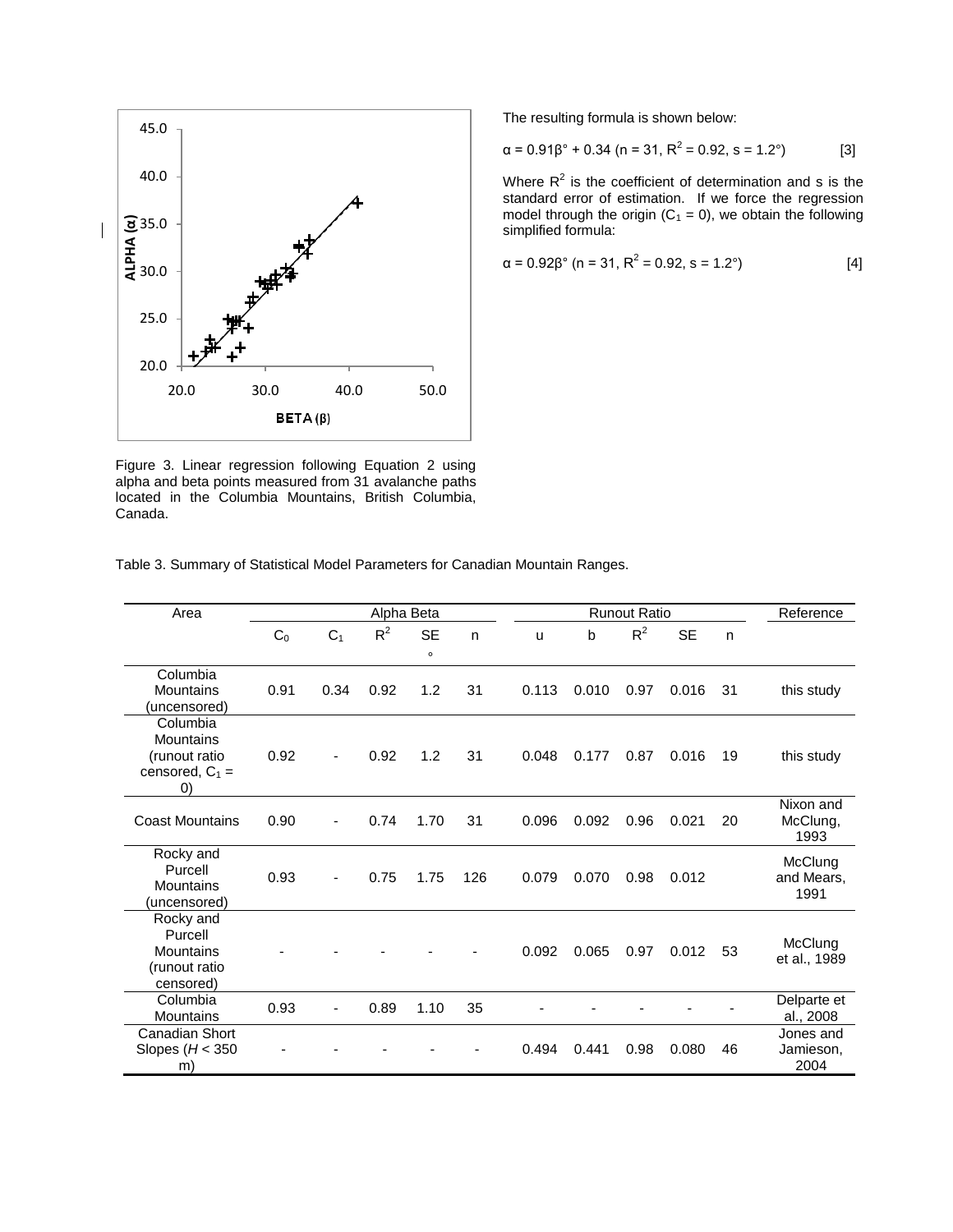#### 4.2 Runout Ratio Model

To derive parameters for the runout ratio method, the data from the Columbia Mountains were analyzed using extreme values statistics by fitting a dimensionless runout ratio (Δx/Xβ) to a Gumbel distribution after McClung and Mears (1991). The least-squares fit to the data takes the form:

$$
x_p = u + b(-\ln(-\ln(P))
$$
\n<sup>[5]</sup>

In the above equation,  $-\ln(-\ln(P))$  is the "reduced variate", u and b are location and scale parameters, and P is a chosen non-exceedence probability between 0 and 1, which represents the proportion of paths in the dataset with runout ratios not exceeding  $x<sub>p</sub>$ . A fit of the runout ratio to the Gumbel distribution for the 31 avalanche paths in the Columbia Mountains is shown in Figure 4 and included below:

 $X_p = 0.113 + 0.100(-ln(ln(P)))(R^2 = 0.97, s = 0.014, n = 31)[6]$ 



Figure 4. Runout Ratio (Gumbel) Distribution for Columbia Mountains (uncensored,  $n = 31$ ).

If we censor the dataset as shown on Figure 5 to exclude values below  $P = e^{-1}$  we get slightly different parameters:

 $X_p = 0.097 + 0.115(-ln(1n(P)))$   $(R^2 = 0.99, s = 0.014, n = 19)$  [7]



Figure 5. Runout Ratio (Gumbel) Distribution for Columbia Mountains (censored below  $P = e^{-1}$ , n = 19).

Censoring the dataset below  $P = e^{-1}$  effectively removes the shorter running avalanches from the dataset and provides a better fit to the higher values of the runout ratio, building additional conservatism into the estimated runout. Although the censored sample size of n=19 is less than n=30 which is typically considered a representative sample size for developing these models, this censored dataset may still provide a useful comparison for estimating extreme runout positions since the influence of long running paths is increased.

# 5 DISCUSSION

In the previous section, avalanche runout models were developed using two different methods: the α– β regression and runout ratio method. These parameters can be used for estimating extreme avalanche runout in the Columbia Mountains.

The simplified  $\alpha - \beta$  method yields a good fit to the avalanche path data for the Columbia Mountains and can be used to estimate extreme avalanche runout for typical avalanche paths in this range with unknown extreme runout ( $α$ ) points. The  $α - β$  method is known to be more sensitive to  $\delta$  which is the average slope in the runout zone between the β-point and the α-point. The runout ratio method is generally more suited to paths with a component of uphill runout since it estimates extreme avalanche runout independent of the runout zone slope angle.

Delparte et al. (2008) developed an  $\alpha - \beta$  model for the Columbia mountains using avalanche path profiles obtained from high and low resolution digital elevations models (DEMs) along with avalanche runout observations recorded during a 40 year period in Glacier National Park. Comparing the models developed by Delparte et al. (2008) to the models derived from our dataset (Table 3) shows that  $\alpha$  angles calculated using the  $\alpha - \beta$